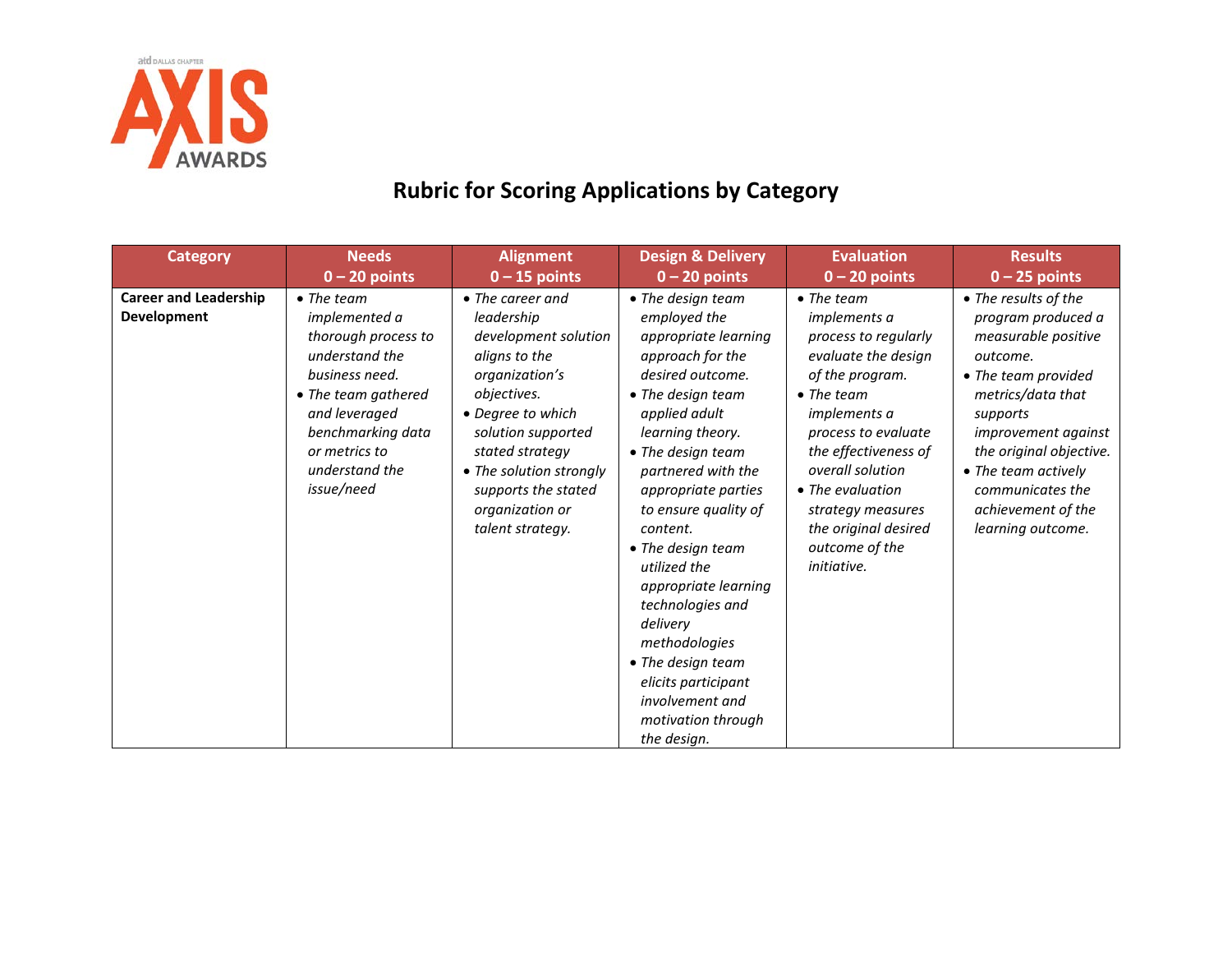| <b>Category</b> | <b>Needs</b>                                                                                                                                                                                                        | <b>Alignment</b>                                                                                                                                                     | <b>Design &amp; Delivery</b>                                                                                                                                                                                                                                                                                                                                                                                                                                                              | <b>Evaluation</b>                                                                                                                                                                                                                                                                                                                                                                                                                         | <b>Results</b>                                                                                                                                                                                                                                                                |
|-----------------|---------------------------------------------------------------------------------------------------------------------------------------------------------------------------------------------------------------------|----------------------------------------------------------------------------------------------------------------------------------------------------------------------|-------------------------------------------------------------------------------------------------------------------------------------------------------------------------------------------------------------------------------------------------------------------------------------------------------------------------------------------------------------------------------------------------------------------------------------------------------------------------------------------|-------------------------------------------------------------------------------------------------------------------------------------------------------------------------------------------------------------------------------------------------------------------------------------------------------------------------------------------------------------------------------------------------------------------------------------------|-------------------------------------------------------------------------------------------------------------------------------------------------------------------------------------------------------------------------------------------------------------------------------|
|                 | $0 - 20$ points                                                                                                                                                                                                     | $0 - 15$ points                                                                                                                                                      | $0 - 20$ points                                                                                                                                                                                                                                                                                                                                                                                                                                                                           | $0 - 20$ points                                                                                                                                                                                                                                                                                                                                                                                                                           | $0 - 25$ points                                                                                                                                                                                                                                                               |
| Coaching        | $\bullet$ The team<br><i>implemented a</i><br>thorough process to<br>understand the<br>business need.<br>• The team gathered<br>and leveraged<br>benchmarking data<br>or metrics to<br>understand the<br>issue/need | • The coaching<br>initiative aligns to<br>the organization's<br>objectives.<br>• The solution strongly<br>supports the stated<br>organization or<br>talent strategy. | • The coaching<br>initiative establishes<br>trust and intimacy<br>with the client<br>• The design leverages<br>questioning skills,<br>active listening,<br>direct<br>communication, and<br>opportunities for<br>awareness<br>$\bullet$ The design<br>incorporates learning<br>opportunities as<br>appropriate.<br>$\bullet$ The design<br>Incorporates goal<br>setting and planning<br>• The design and<br>delivery meets ethical<br>guidelines and<br>professional coaching<br>standards | $\bullet$ The team<br><i>implements a</i><br>process to regularly<br>measure and report<br>results of the<br>coaching<br>engagements.<br>$\bullet$ The team<br><i>implements a</i><br>process to evaluate<br>the effectiveness of<br>overall solution<br>• The evaluation<br>strategy measures<br>the original desired<br>outcome of the<br><i>initiative.</i><br>$\bullet$ The team tracks and<br>manages progress<br>and accountability | • The results of the<br>program produced a<br>measurable positive<br>outcome.<br>• The team provided<br>metrics/data that<br>supports<br>improvement against<br>the original objective.<br>• The team actively<br>communicates the<br>achievement of the<br>coaching program. |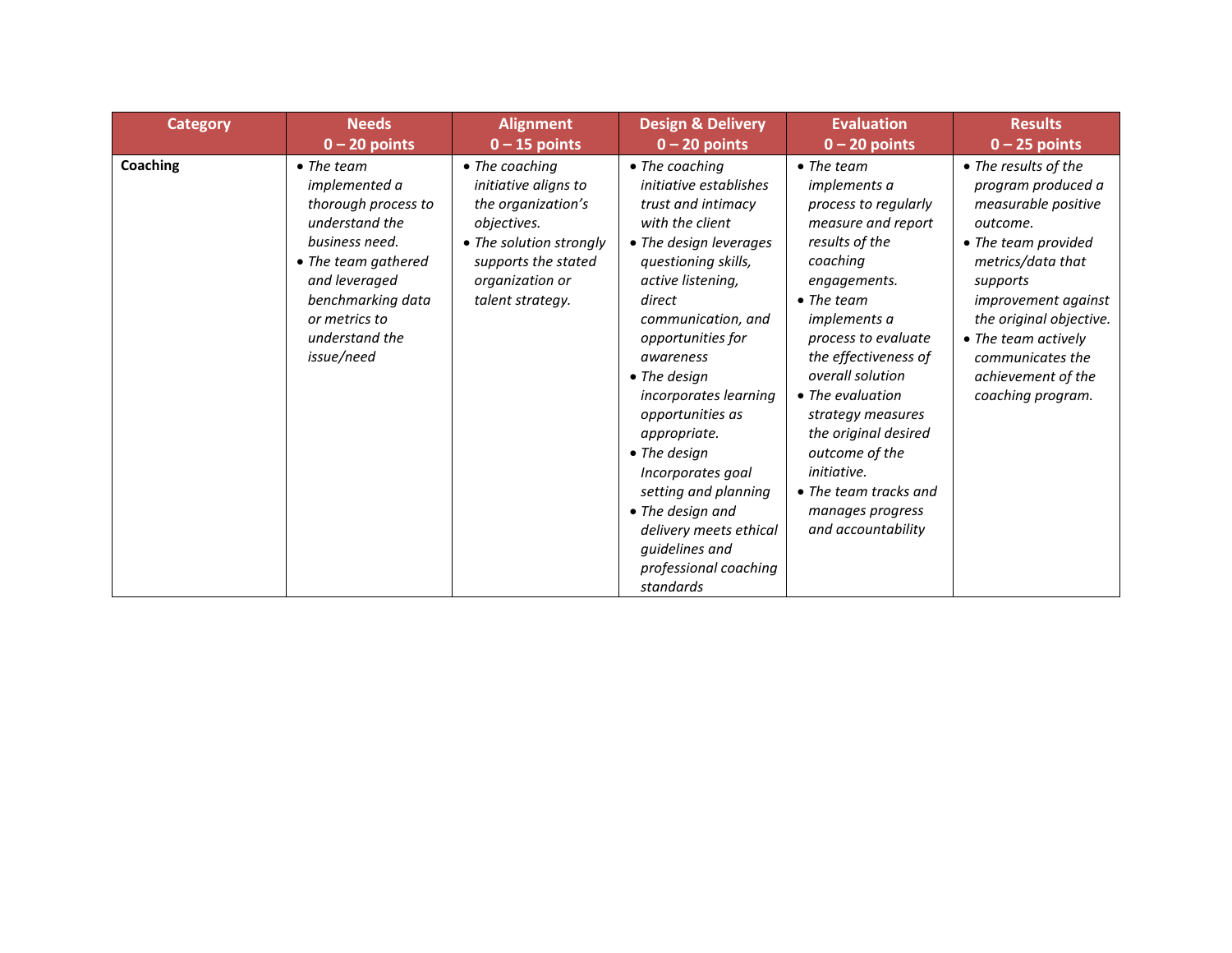| <b>Category</b>            | <b>Needs</b>                                                                                                                                                                                                | <b>Alignment</b>                                                                                                                                                                                                                                               | <b>Design &amp; Delivery</b>                                                                                                                                                                                                              | <b>Evaluation</b>                                                                                                                                                                                        | <b>Results</b>                                                                                                                                                                                                                                                                        |
|----------------------------|-------------------------------------------------------------------------------------------------------------------------------------------------------------------------------------------------------------|----------------------------------------------------------------------------------------------------------------------------------------------------------------------------------------------------------------------------------------------------------------|-------------------------------------------------------------------------------------------------------------------------------------------------------------------------------------------------------------------------------------------|----------------------------------------------------------------------------------------------------------------------------------------------------------------------------------------------------------|---------------------------------------------------------------------------------------------------------------------------------------------------------------------------------------------------------------------------------------------------------------------------------------|
|                            | $0 - 20$ points                                                                                                                                                                                             | $0 - 15$ points                                                                                                                                                                                                                                                | $0 - 20$ points                                                                                                                                                                                                                           | $0 - 20$ points                                                                                                                                                                                          | $0 - 25$ points                                                                                                                                                                                                                                                                       |
| Performance<br>Improvement | • The development<br>team identified the<br>key stakeholders.<br>• The development<br>team conducts<br>performance analysis<br>and cause analysis<br>• The team identified<br>and gathers relevant<br>data. | • The performance<br>improvement<br><i>initiative aligns to</i><br>the organization's<br>objectives.<br>• The solution strongly<br>supports the stated<br>organization or<br>talent strategy.<br>• The solution builds<br>and sustains strong<br>relationships | • The development<br>team effectively<br>implements and<br>manages the project.<br>• The development<br>team effectively<br>monitors and<br>manages change<br>$\bullet$ The solution<br>incorporates<br>customer and<br>stakeholder needs | • There is a process to<br>determine the<br>effectiveness of the<br>solution/tool/<br>initiative<br>$\bullet$ The evaluation<br>measures the<br>original desired<br>outcome of the<br><i>initiative.</i> | • The development<br>team evaluates<br>results against the<br>organization's goals.<br>• The implemented<br>initiative produced a<br>measurable positive<br>outcome.<br>• The team provides<br>metrics/data that<br>supports<br><i>improvement against</i><br>the original objective. |

| Category                 | <b>Needs</b>                                                                                                                                                                                                                                       | <b>Alignment</b>                                                                                                                                                                                                                                   | <b>Design &amp; Delivery</b>                                                                                                                                                                                                                                                                     | <b>Evaluation</b>                                                                                                                              | <b>Results</b>                                                                                                                                                                            |
|--------------------------|----------------------------------------------------------------------------------------------------------------------------------------------------------------------------------------------------------------------------------------------------|----------------------------------------------------------------------------------------------------------------------------------------------------------------------------------------------------------------------------------------------------|--------------------------------------------------------------------------------------------------------------------------------------------------------------------------------------------------------------------------------------------------------------------------------------------------|------------------------------------------------------------------------------------------------------------------------------------------------|-------------------------------------------------------------------------------------------------------------------------------------------------------------------------------------------|
|                          | $0 - 20$ points                                                                                                                                                                                                                                    | $0 - 15$ points                                                                                                                                                                                                                                    | $0 - 20$ points                                                                                                                                                                                                                                                                                  | $0 - 20$ points                                                                                                                                | $0 - 25$ points                                                                                                                                                                           |
| <b>Change Management</b> | • The change team<br>established<br>sponsorship and<br>ownership for<br>change<br>• The change team<br>conducted diagnostic<br>assessments to<br>determine<br>appropriate solution.<br>• The change team<br>uses a strategic<br>planning approach. | • The change initiative<br>aligns to the<br>organization's<br>objectives.<br>• The change team<br>establishes support<br>for the change<br>intervention<br>• The initiative strongly<br>supports the stated<br>organization or<br>talent strategy. | • The change team<br>establishes a contract<br>for the change.<br>• The change team<br>builds involvement of<br>key stakeholders<br>• The change team<br>effectively manages<br>the consequences of<br>the change.<br>• The team integrates<br>the change into the<br>organization's<br>culture. | • There is a process to<br>measure and<br>evaluate the change<br>results<br>• The change team<br>establishes a process<br>to provide feedback. | • The change initiative<br>produced a<br>measurable positive<br>outcome.<br>• The team provided<br>metrics/data that<br>supports<br><i>improvement against</i><br>the original objective. |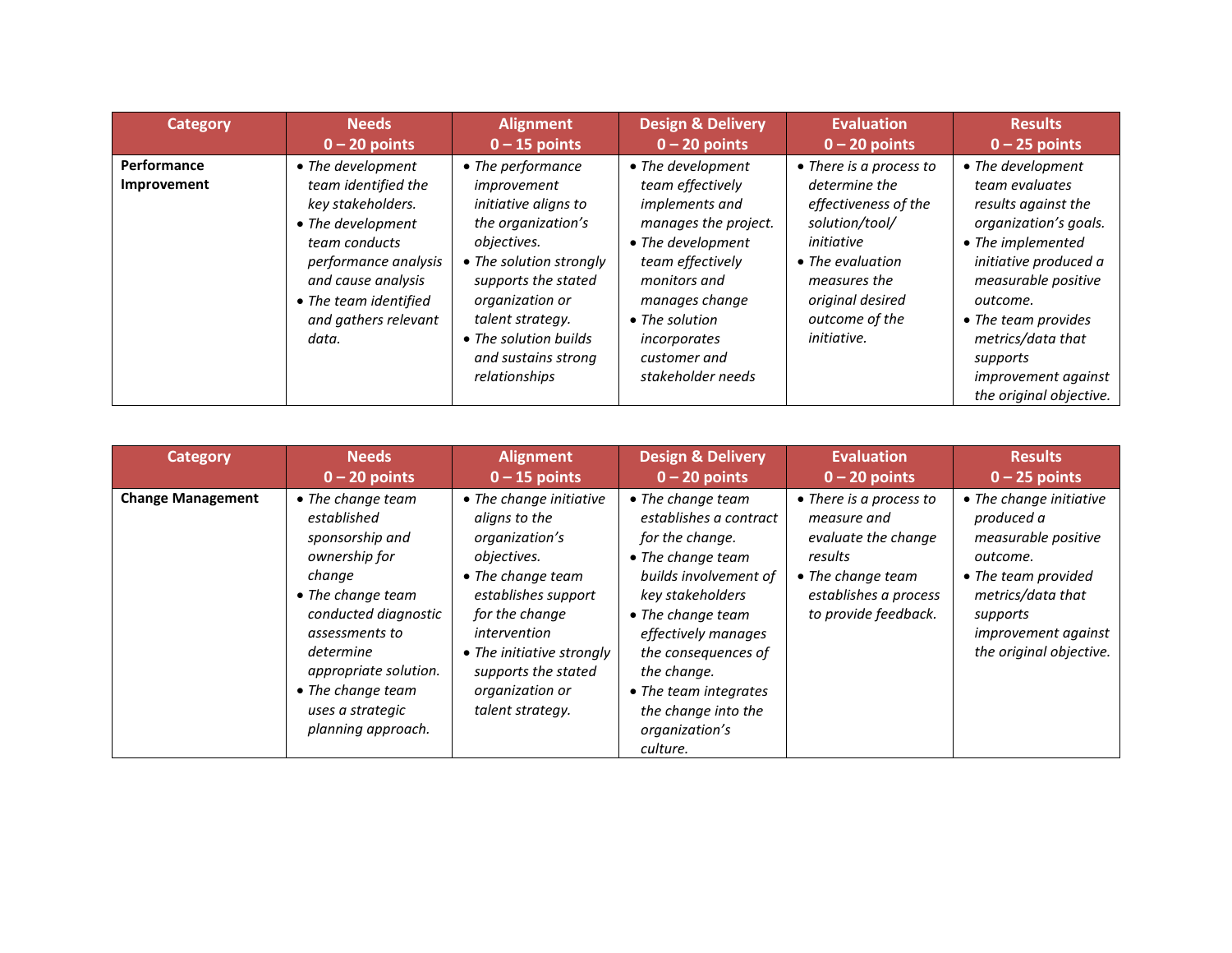| <b>Category</b>                                  | <b>Needs</b>                                                                                                                                                                                                         | <b>Alignment</b>                                                                                                                                                                           | <b>Design &amp; Delivery</b>                                                                                                                                                                                                                                                                                                      | <b>Evaluation</b>                                                                                                                                                                                | <b>Results</b>                                                                                                                                                                                                                                                                       |
|--------------------------------------------------|----------------------------------------------------------------------------------------------------------------------------------------------------------------------------------------------------------------------|--------------------------------------------------------------------------------------------------------------------------------------------------------------------------------------------|-----------------------------------------------------------------------------------------------------------------------------------------------------------------------------------------------------------------------------------------------------------------------------------------------------------------------------------|--------------------------------------------------------------------------------------------------------------------------------------------------------------------------------------------------|--------------------------------------------------------------------------------------------------------------------------------------------------------------------------------------------------------------------------------------------------------------------------------------|
|                                                  | $0 - 20$ points                                                                                                                                                                                                      | $0 - 15$ points                                                                                                                                                                            | $0 - 20$ points                                                                                                                                                                                                                                                                                                                   | $0 - 20$ points                                                                                                                                                                                  | $0 - 25$ points                                                                                                                                                                                                                                                                      |
| <b>Culture Awareness and</b><br><b>Inclusion</b> | $\bullet$ The team<br>implemented a<br>thorough process to<br>understand the<br>business need.<br>$\bullet$ The team gathered<br>and leveraged<br>benchmarking data<br>or metrics to<br>understand the<br>issue/need | • The Culture<br>awareness/inclusion<br>initiative aligns to<br>the organization's<br>objectives.<br>• The solution strongly<br>supports the stated<br>organization or<br>talent strategy. | • The design/solution<br>team employed the<br>appropriate<br>approach for the<br>desired outcome.<br>• The design/solution<br>team partnered with<br>the appropriate<br>parties to ensure<br>quality of initiative.<br>• The design/solution<br>team utilized the<br>appropriate<br>technologies and<br>delivery<br>methodologies | • There is a process to<br>determine the<br>effectiveness of the<br>solution/tool/<br>initiative<br>• The evaluation<br>measures the<br>original desired<br>outcome of the<br><i>initiative.</i> | • The implemented<br>initiative produced a<br>measurable positive<br>outcome.<br>• The team provides<br>metrics/data that<br>supports<br><i>improvement against</i><br>the original objective.<br>• The team actively<br>communicates the<br>achievement of the<br>learning outcome. |

| <b>Category</b>               | <b>Needs</b>                                                                                                                                                                                                                                                                                            | <b>Alignment</b>                                                                    | <b>Design &amp; Delivery</b>                                                                                                                                                                                                                                                                                | <b>Evaluation</b>                                                                                                                                                                                | <b>Results</b>                                                                                                                                                                                 |
|-------------------------------|---------------------------------------------------------------------------------------------------------------------------------------------------------------------------------------------------------------------------------------------------------------------------------------------------------|-------------------------------------------------------------------------------------|-------------------------------------------------------------------------------------------------------------------------------------------------------------------------------------------------------------------------------------------------------------------------------------------------------------|--------------------------------------------------------------------------------------------------------------------------------------------------------------------------------------------------|------------------------------------------------------------------------------------------------------------------------------------------------------------------------------------------------|
|                               | $0 - 20$ points                                                                                                                                                                                                                                                                                         | $0 - 15$ points                                                                     | $0 - 20$ points                                                                                                                                                                                                                                                                                             | $0 - 20$ points                                                                                                                                                                                  | $0 - 25$ points                                                                                                                                                                                |
| <b>Technology Application</b> | $\bullet$ The team<br><i>implemented a</i><br>thorough process to<br>understand the<br>business need.<br>• The team gathered<br>and leveraged<br>benchmarking data<br>or metrics to<br>understand the<br>issue/need<br>• The team identified<br>when and how to use<br>the technology<br>appropriately. | • The technology<br>application aligns to<br>the organization's<br>talent strategy. | $\bullet$ The initiative is an<br>innovative solution to<br>the identified<br>problem.<br>$\bullet$ The design team<br>used/developed the<br>capabilities of the<br>technology<br>effectively.<br>• The design team<br>selected/developed<br>the appropriate<br>technology to<br>achieve maximum<br>results | • There is a process to<br>determine the<br>effectiveness of the<br>solution/tool/<br>initiative<br>• The evaluation<br>measures the<br>original desired<br>outcome of the<br><i>initiative.</i> | • The implemented<br>initiative produced a<br>measurable positive<br>outcome.<br>• The team provides<br>metrics/data that<br>supports<br><i>improvement against</i><br>the original objective. |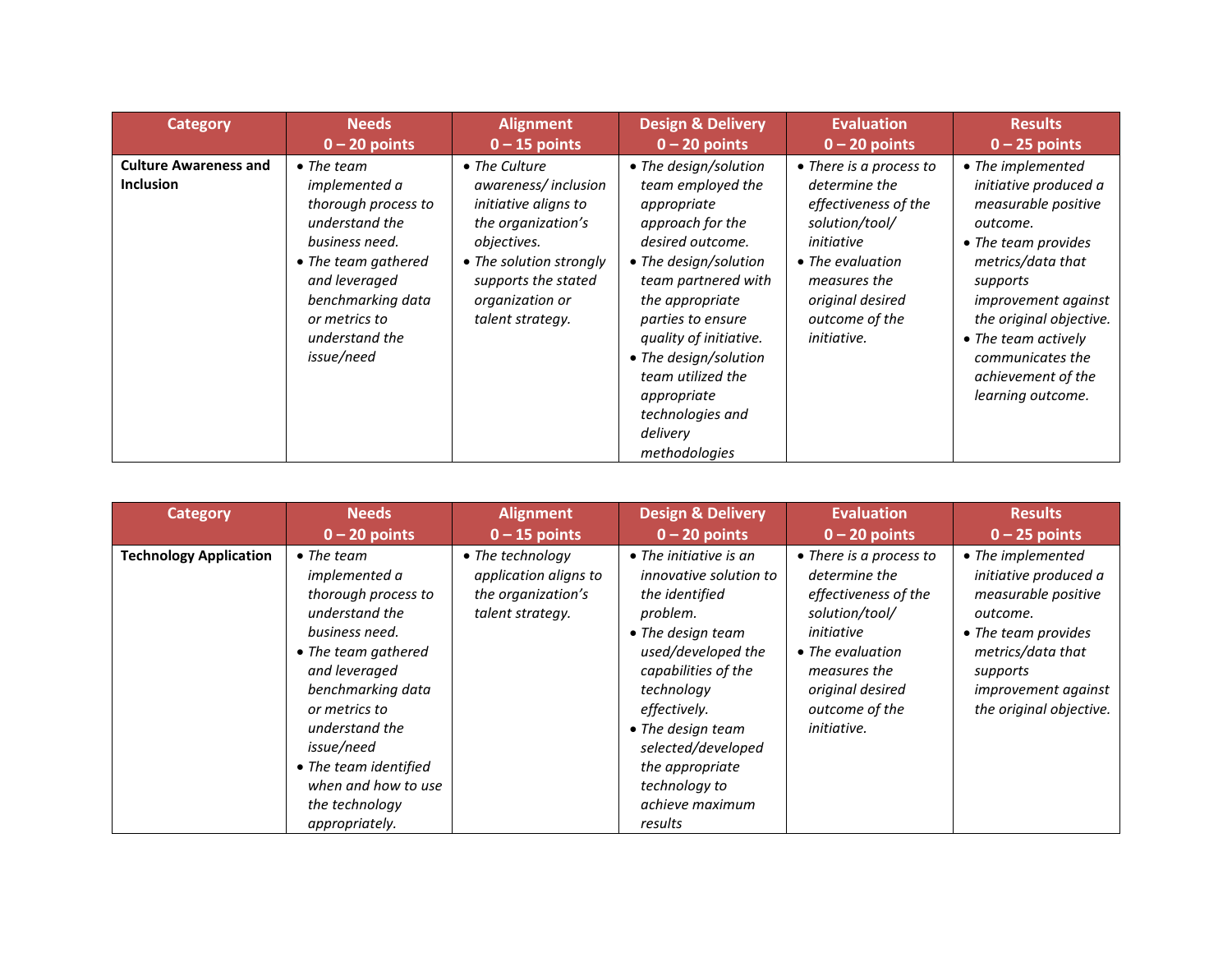| <b>Category</b>                                           | <b>Needs</b>                                                                                                                                                                                                        | <b>Alignment</b>                                                                                                                                                                      | <b>Design &amp; Delivery</b>                                                                                                                                                                                                                                                                                                                                                                                                                                                                                                                                                                                                 | <b>Evaluation</b>                                                                                                                                                                         | <b>Results</b>                                                                                                                                                                          |
|-----------------------------------------------------------|---------------------------------------------------------------------------------------------------------------------------------------------------------------------------------------------------------------------|---------------------------------------------------------------------------------------------------------------------------------------------------------------------------------------|------------------------------------------------------------------------------------------------------------------------------------------------------------------------------------------------------------------------------------------------------------------------------------------------------------------------------------------------------------------------------------------------------------------------------------------------------------------------------------------------------------------------------------------------------------------------------------------------------------------------------|-------------------------------------------------------------------------------------------------------------------------------------------------------------------------------------------|-----------------------------------------------------------------------------------------------------------------------------------------------------------------------------------------|
|                                                           | $0 - 20$ points                                                                                                                                                                                                     | $0 - 15$ points                                                                                                                                                                       | $0 - 20$ points                                                                                                                                                                                                                                                                                                                                                                                                                                                                                                                                                                                                              | $0 - 20$ points                                                                                                                                                                           | $0 - 25$ points                                                                                                                                                                         |
| Learning and<br><b>Development Design</b><br>and Delivery | $\bullet$ The team<br><i>implemented a</i><br>thorough process to<br>understand the<br>business need.<br>• The team gathered<br>and leveraged<br>benchmarking data<br>or metrics to<br>understand the<br>issue/need | • The learning and<br>development solution<br>aligns to the<br>organization's<br>objectives.<br>• The solution strongly<br>supports the stated<br>organization or<br>talent strategy. | • The design team<br>devised an<br>appropriate learning<br>approach<br>• The design team<br>applied adult<br>learning theory<br>• The design team<br>collaborated with<br>others to achieve<br>quality results<br>• The design team<br>developed sound<br>instructional material<br>• The design team<br>selected and<br>integrated the<br>appropriate learning<br>technologies.<br>• The delivery team<br>managed the<br>learning environment<br>effectively.<br>• The delivery team<br>employed various<br>learning<br>methodologies<br>• The design and<br>delivery encourage<br>learning participation<br>and motivation | • There is a process to<br>determine the<br>effectiveness of the<br>solution/tool/<br>initiative<br>• The evaluation<br>measures the<br>original desired<br>outcome of the<br>initiative. | • The implemented<br>initiative produced a<br>measurable positive<br>outcome.<br>• The team provides<br>metrics/data that<br>supports<br>improvement against<br>the original objective. |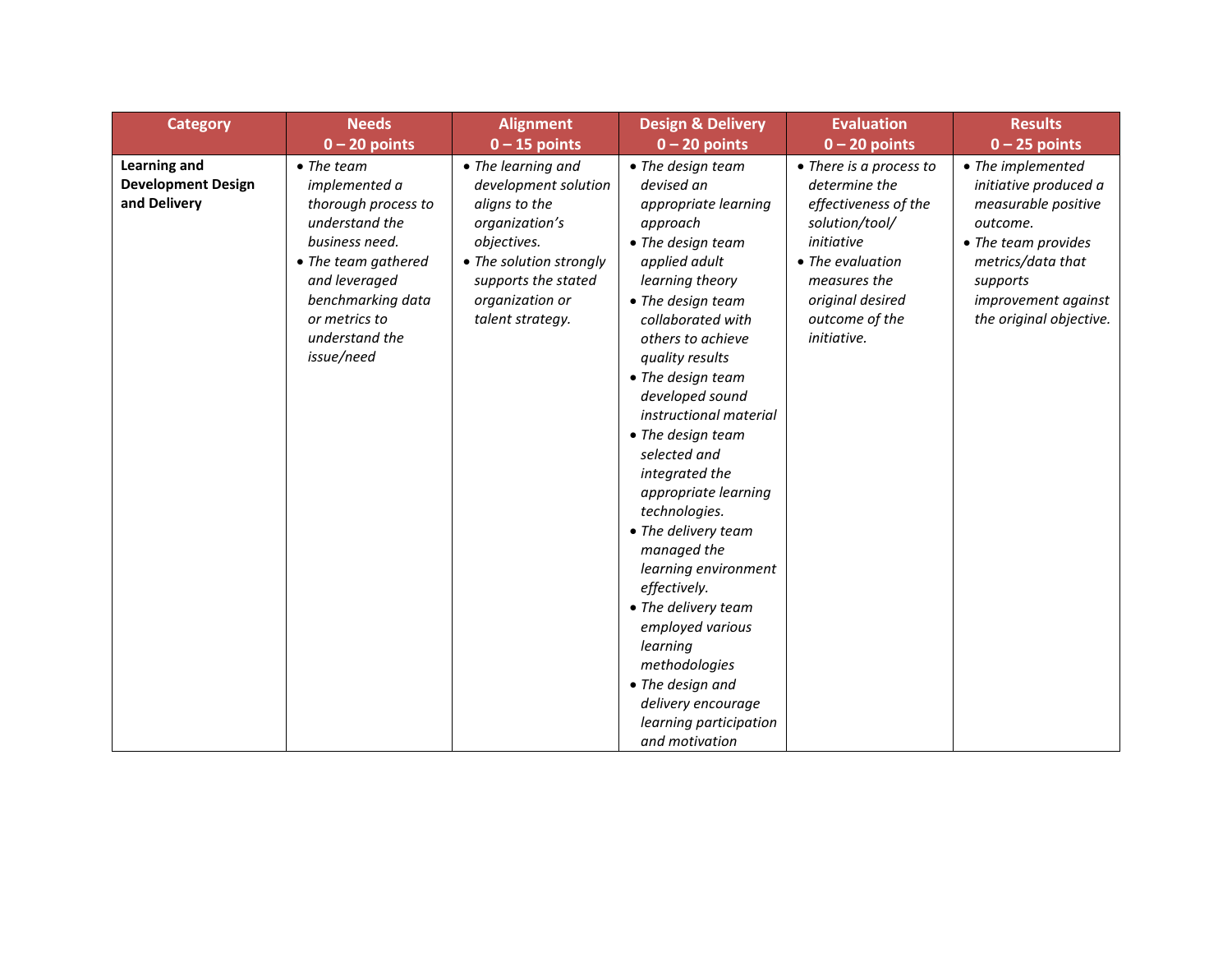| <b>Category</b>                | <b>Needs</b>                                                                                                                                                                                                        | <b>Alignment</b>                                                                                                                                       | <b>Design &amp; Delivery</b>                                                                                                                                                                                                                                                                                                                                                                    | <b>Evaluation</b>                                                                                                                                                                         | <b>Results</b>                                                                                                                                                                          |
|--------------------------------|---------------------------------------------------------------------------------------------------------------------------------------------------------------------------------------------------------------------|--------------------------------------------------------------------------------------------------------------------------------------------------------|-------------------------------------------------------------------------------------------------------------------------------------------------------------------------------------------------------------------------------------------------------------------------------------------------------------------------------------------------------------------------------------------------|-------------------------------------------------------------------------------------------------------------------------------------------------------------------------------------------|-----------------------------------------------------------------------------------------------------------------------------------------------------------------------------------------|
|                                | $0 - 20$ points                                                                                                                                                                                                     | $0 - 15$ points                                                                                                                                        | $0 - 20$ points                                                                                                                                                                                                                                                                                                                                                                                 | $0 - 20$ points                                                                                                                                                                           | $0 - 25$ points                                                                                                                                                                         |
| Knowledge<br><b>Management</b> | $\bullet$ The team<br><i>implemented a</i><br>thorough process to<br>understand the<br>business need.<br>• The team gathered<br>and leveraged<br>benchmarking data<br>or metrics to<br>understand the<br>issue/need | • The solution aligns to<br>the organization's<br>objectives.<br>• The solution strongly<br>supports the stated<br>organization or<br>talent strategy. | • The solution<br>encourages<br>collaboration<br>• The solution<br>facilitates social<br>learning<br>$\bullet$ The solution<br>establishes a<br>knowledge culture<br>• The solution<br>employees an<br>effective knowledge<br>management<br>infrastructure<br>• The solution<br>Leverages technology<br>appropriately<br>• The solution<br>effectively manages<br>the information life<br>cycle | • There is a process to<br>determine the<br>effectiveness of the<br>solution/tool/<br>initiative<br>• The evaluation<br>measures the<br>original desired<br>outcome of the<br>initiative. | • The implemented<br>initiative produced a<br>measurable positive<br>outcome.<br>• The team provides<br>metrics/data that<br>supports<br>improvement against<br>the original objective. |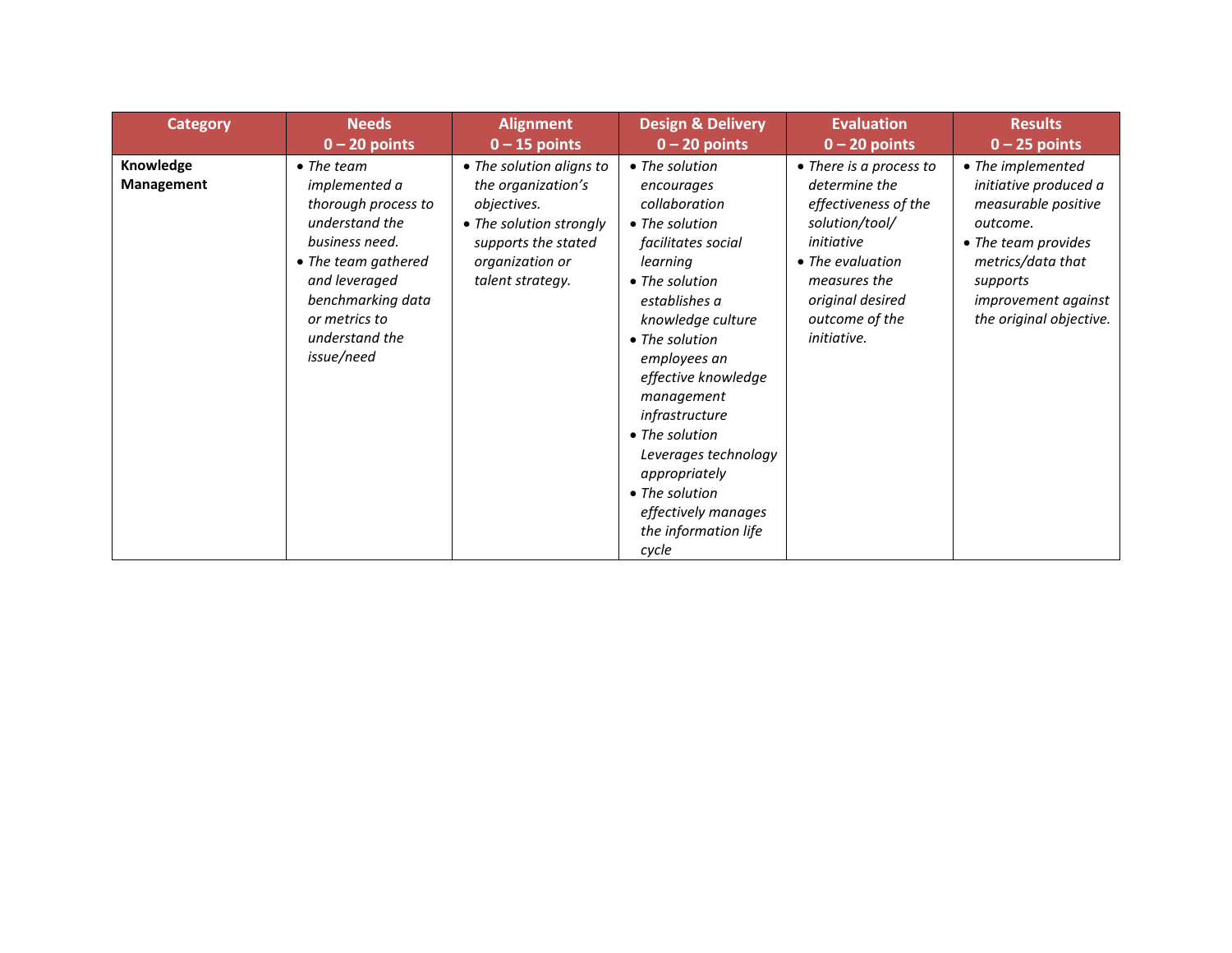| <b>Category</b>           | <b>Needs</b>                                                                                                                                                                                           | <b>Alignment</b>                                                                                                                                                                                                                            | <b>Design &amp; Delivery</b>                                                                                                                                                                                                                                                                                                                                                                                                           | <b>Evaluation</b>                                                                                                                                                                                                    | <b>Results</b>                                                                                                                                                                         |
|---------------------------|--------------------------------------------------------------------------------------------------------------------------------------------------------------------------------------------------------|---------------------------------------------------------------------------------------------------------------------------------------------------------------------------------------------------------------------------------------------|----------------------------------------------------------------------------------------------------------------------------------------------------------------------------------------------------------------------------------------------------------------------------------------------------------------------------------------------------------------------------------------------------------------------------------------|----------------------------------------------------------------------------------------------------------------------------------------------------------------------------------------------------------------------|----------------------------------------------------------------------------------------------------------------------------------------------------------------------------------------|
|                           | $0 - 20$ points                                                                                                                                                                                        | $0 - 15$ points                                                                                                                                                                                                                             | $0 - 20$ points                                                                                                                                                                                                                                                                                                                                                                                                                        | $0 - 20$ points                                                                                                                                                                                                      | $0 - 25$ points                                                                                                                                                                        |
| <b>Data and Analytics</b> | • The team gathered<br>and leveraged<br>benchmarking data<br>or metrics to<br>understand the<br>issue/need of using<br>data and analytics to<br>make their function<br>more strategic and<br>efficient | • The suggested data<br>and analytics<br>approach contribute<br>towards the<br>achievement of<br>organization's<br>objectives<br>• Focus on Data and<br>analytics, aids the HR<br>function in achieving<br>their overall talent<br>strategy | • The approach<br>encourages<br>collaboration<br>• Outcomes of the<br>approach facilitates<br>social learning<br>• The approach<br>establishes a<br>knowledge culture<br>• The approach leads<br>to an effective<br>knowledge<br>management<br>infrastructure<br>• The approach<br>leverages technology<br>appropriately<br>• The approach<br>effectively manages<br>and links the<br>information across<br>the employee life<br>cycle | • There is a process to<br>determine the<br>effectiveness of the<br>approach of data<br>collection/ analysis<br>and its impact<br>• The evaluation<br>measures the<br>original desired<br>outcome of the<br>approach | • The implemented<br>approach produced a<br>measurable positive<br>outcome<br>• The team provides<br>metrics/data that<br>supports<br><i>improvement against</i><br>the original state |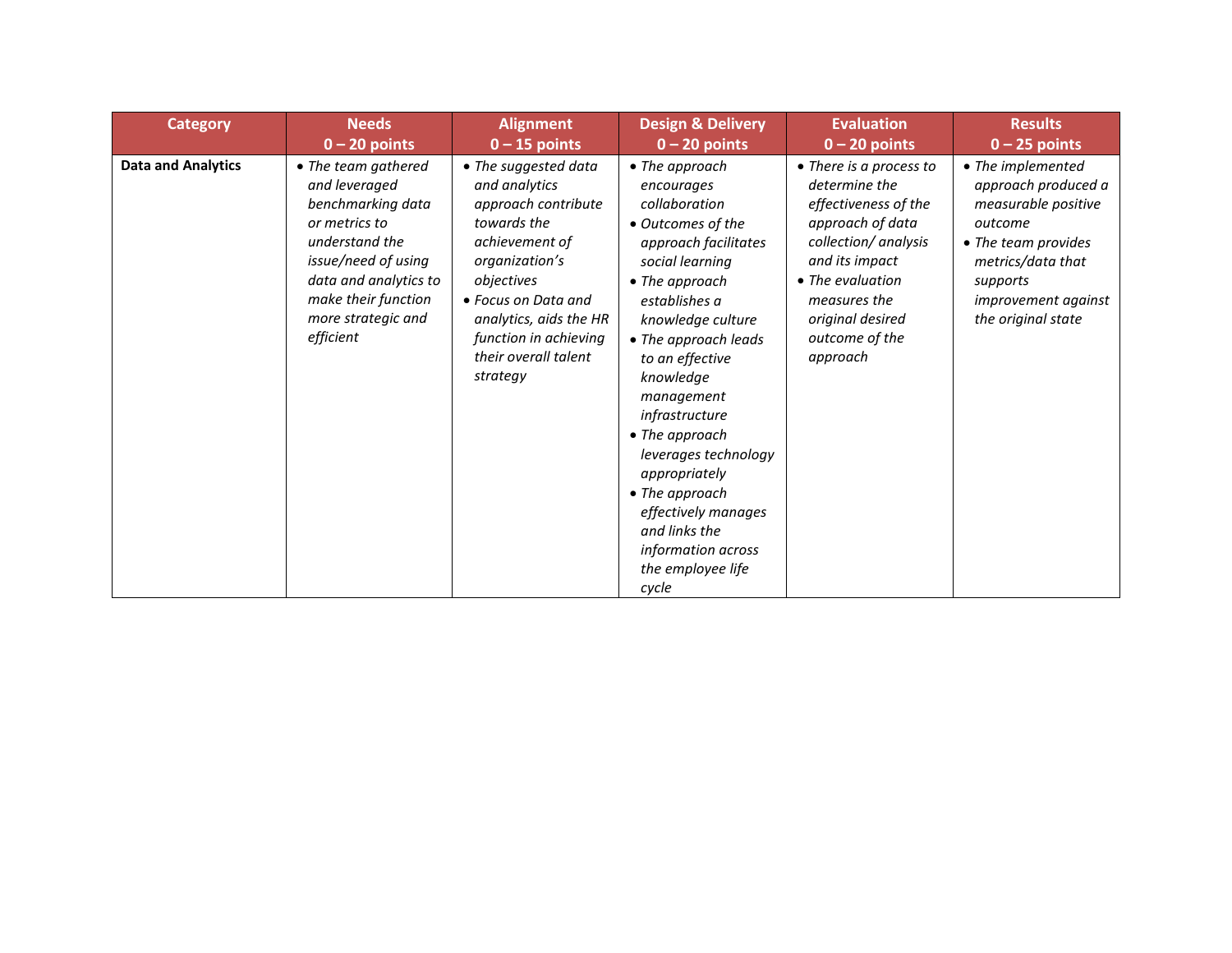| <b>Category</b>                          | <b>Needs</b>                                                                                                                                                                                                                                                                                                             | <b>Alignment</b>                                                                                                                                                                                                                                                                                                                                                                            | <b>Design &amp; Delivery</b>                                                                                                                                                                                                                                                                                                                                                                                                                                    | <b>Evaluation</b>                                                                                                                                                                | <b>Results</b>                                                                                                                                                                                                                              |
|------------------------------------------|--------------------------------------------------------------------------------------------------------------------------------------------------------------------------------------------------------------------------------------------------------------------------------------------------------------------------|---------------------------------------------------------------------------------------------------------------------------------------------------------------------------------------------------------------------------------------------------------------------------------------------------------------------------------------------------------------------------------------------|-----------------------------------------------------------------------------------------------------------------------------------------------------------------------------------------------------------------------------------------------------------------------------------------------------------------------------------------------------------------------------------------------------------------------------------------------------------------|----------------------------------------------------------------------------------------------------------------------------------------------------------------------------------|---------------------------------------------------------------------------------------------------------------------------------------------------------------------------------------------------------------------------------------------|
|                                          | $0 - 20$ points                                                                                                                                                                                                                                                                                                          | $0 - 15$ points                                                                                                                                                                                                                                                                                                                                                                             | $0 - 20$ points                                                                                                                                                                                                                                                                                                                                                                                                                                                 | $0 - 20$ points                                                                                                                                                                  | $0 - 25$ points                                                                                                                                                                                                                             |
| <b>Talent Strategy and</b><br>Management | • The Talent Strategy<br>and Management<br>process addresses<br>targeted business<br>needs/issues<br>• All the components<br>of an effective Talent<br>Strategy and<br>Management plan<br>are considered in the<br>process<br>$\bullet$ The team devised a<br>process that results<br>in an effective Talent<br>Strategy | $\bullet$ The team<br>implemented talent<br>management process<br>that is effective in<br>building the<br>established culture<br>• The talent strategy of<br>an independent<br>business or function<br>aligns with the<br>overall organization<br>strategy<br>• The talent strategy of<br>the organization<br>aligns with the needs<br>of its clients and/or<br>other interested<br>parties | $\bullet$ The talent<br>management process<br>fosters the<br>establishment of<br>targeted strategies<br>• The process<br>incorporates action<br>planning<br>• The defined talent<br>strategy showcases<br>interlinkages<br>between various<br>components of talent<br>strategy<br>• The process identifies<br>strategies for<br>managing external<br>resources<br>• The process ensures<br>compliance with<br>legal, ethical, and<br>regulatory<br>requirements | • There is a process to<br>determine the<br>effectiveness of the<br>talent strategy and<br>its management<br>• There is a process to<br>review and revise the<br>talent strategy | • The talent strategy<br>and management,<br>resulted in positive<br>business outcomes.<br>• The team provided<br>metrics/data that<br>supports<br><i>improvement in</i><br>business metrics<br>supporting the<br>defined talent<br>strategy |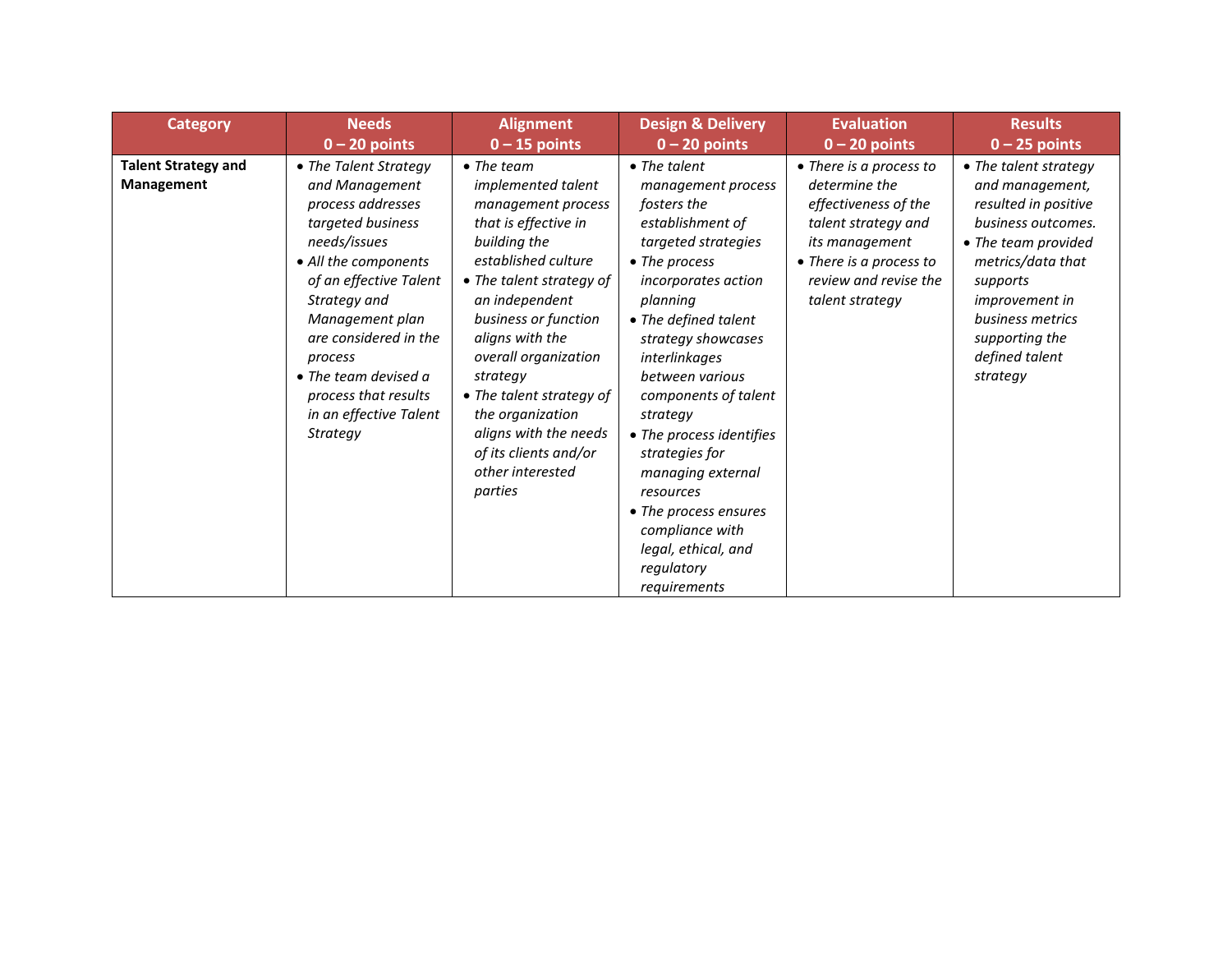| <b>Category</b>                      | <b>Needs</b>                                                                                                                                                                                                                                                                   | <b>Alignment</b>                                                                                                                                                                              | <b>Design &amp; Delivery</b>                                                                                                                                                                                                                                                                                                                                                               | <b>Evaluation</b>                                                                                                                                                                       | <b>Results</b>                                                                                                                                    |
|--------------------------------------|--------------------------------------------------------------------------------------------------------------------------------------------------------------------------------------------------------------------------------------------------------------------------------|-----------------------------------------------------------------------------------------------------------------------------------------------------------------------------------------------|--------------------------------------------------------------------------------------------------------------------------------------------------------------------------------------------------------------------------------------------------------------------------------------------------------------------------------------------------------------------------------------------|-----------------------------------------------------------------------------------------------------------------------------------------------------------------------------------------|---------------------------------------------------------------------------------------------------------------------------------------------------|
|                                      | $0 - 20$ points                                                                                                                                                                                                                                                                | $0 - 15$ points                                                                                                                                                                               | $0 - 20$ points                                                                                                                                                                                                                                                                                                                                                                            | $0 - 20$ points                                                                                                                                                                         | $0 - 25$ points                                                                                                                                   |
| <b>Evaluating Learning</b><br>Impact | $\bullet$ The team<br><i>implemented a</i><br>thorough process to<br>understand the<br>business need and<br>expectations prior to<br>implementing the<br>program<br>• The team gathered<br>and leveraged<br>benchmarking data<br>or metrics to<br>understand the<br>issue/need | $\bullet$ The team<br>communicated and<br><i>gained support for</i><br>the evaluation plan.<br>• The team tied the<br>evaluation plan to<br>the overall<br>organization or<br>talent strategy | • The team selected<br>appropriate<br>strategies, research<br>design and measures<br>to design the<br>evaluation tool.<br>• The team effectively<br>and efficiently<br>implemented/<br>managed the data<br>collection<br>• The team selected<br>the most appropriate<br>metrics to measure<br>outcome against<br>objective.<br>• The measurement<br>techniques/strategy<br>were innovative | • The team used<br>appropriate<br>techniques to<br>analyze and interpret<br>the data<br>• The team applied<br>appropriate learning<br>analytics in<br>identifying trends<br>and results | • The team developed<br>a comprehensive<br>report to share their<br>findings.<br>• The team included<br>recommendations to<br>aid decision making |